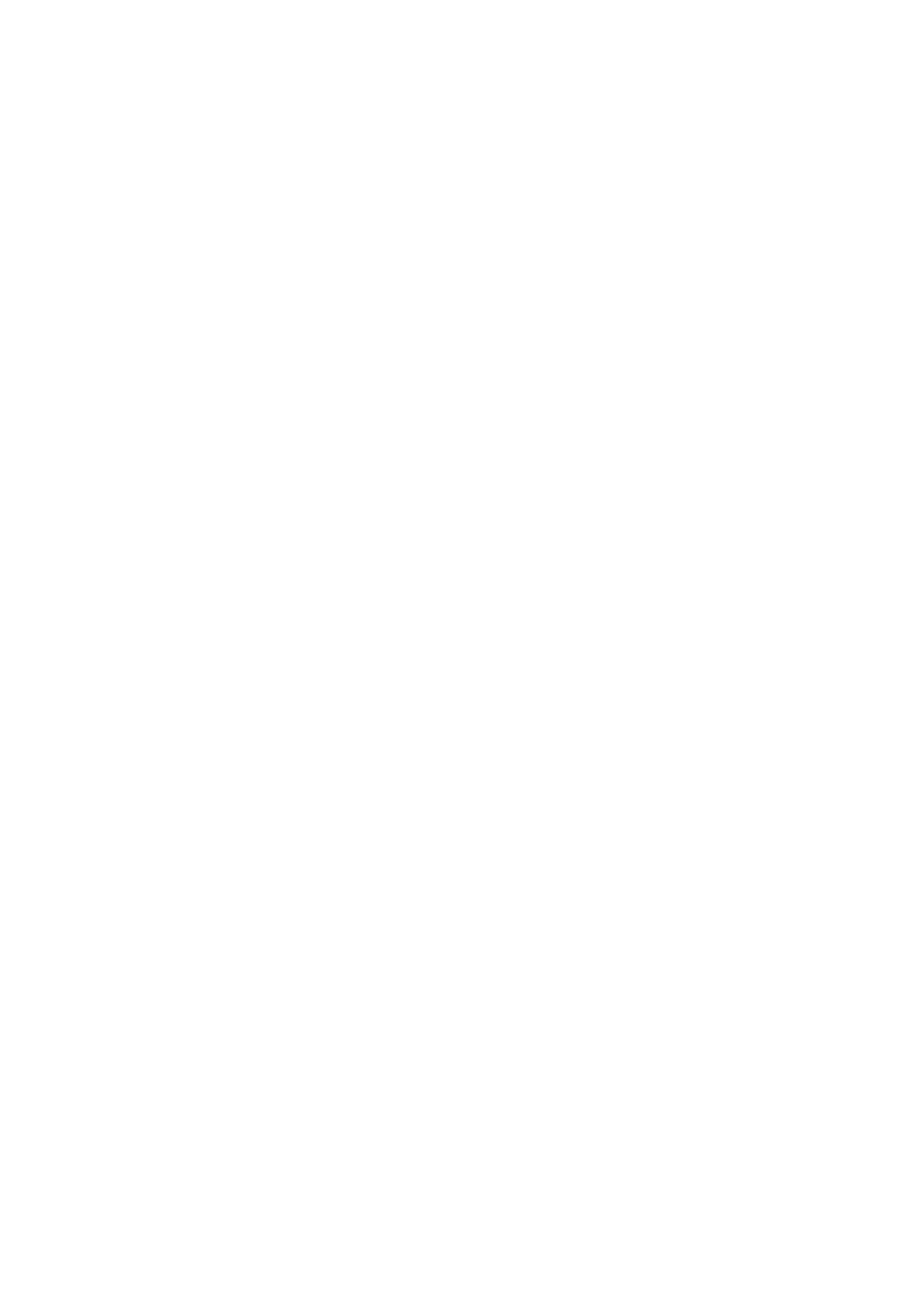### GREAT COATES VILLAGE COUNCIL 2015/16

## Explanation of Variances

|                                      | 2014/15                                | 2015/16 | Variance |            |                                                   |
|--------------------------------------|----------------------------------------|---------|----------|------------|---------------------------------------------------|
| <b>Section 1</b>                     | £                                      | £       | £        | Variance % | Detailed Explanation of variance (with amounts £) |
| <b>Box 2 Precept</b>                 | 40,000                                 |         |          |            |                                                   |
| <b>Box 3 Other Receipts</b>          | 15,921                                 |         |          |            |                                                   |
| <b>Box 4 Staff Costs</b>             | 7,477                                  |         |          |            |                                                   |
| <b>Box 5 Interest/capital</b>        |                                        |         |          |            |                                                   |
| repayments                           | 14,756                                 |         |          |            |                                                   |
| <b>Box 6 Other payments</b>          | 17,957                                 |         |          |            |                                                   |
| <b>Box 9 Fixed assets &amp; long</b> |                                        |         |          |            |                                                   |
| term assets                          | 300,000                                |         |          |            |                                                   |
| <b>Box 10 Borrowings</b>             | 295,234                                |         |          |            |                                                   |
|                                      |                                        |         |          |            |                                                   |
| <b>Explanation for 'High</b>         |                                        |         |          |            |                                                   |
| Reserves'                            | Box 7 is more than twice box 2 because |         |          |            |                                                   |